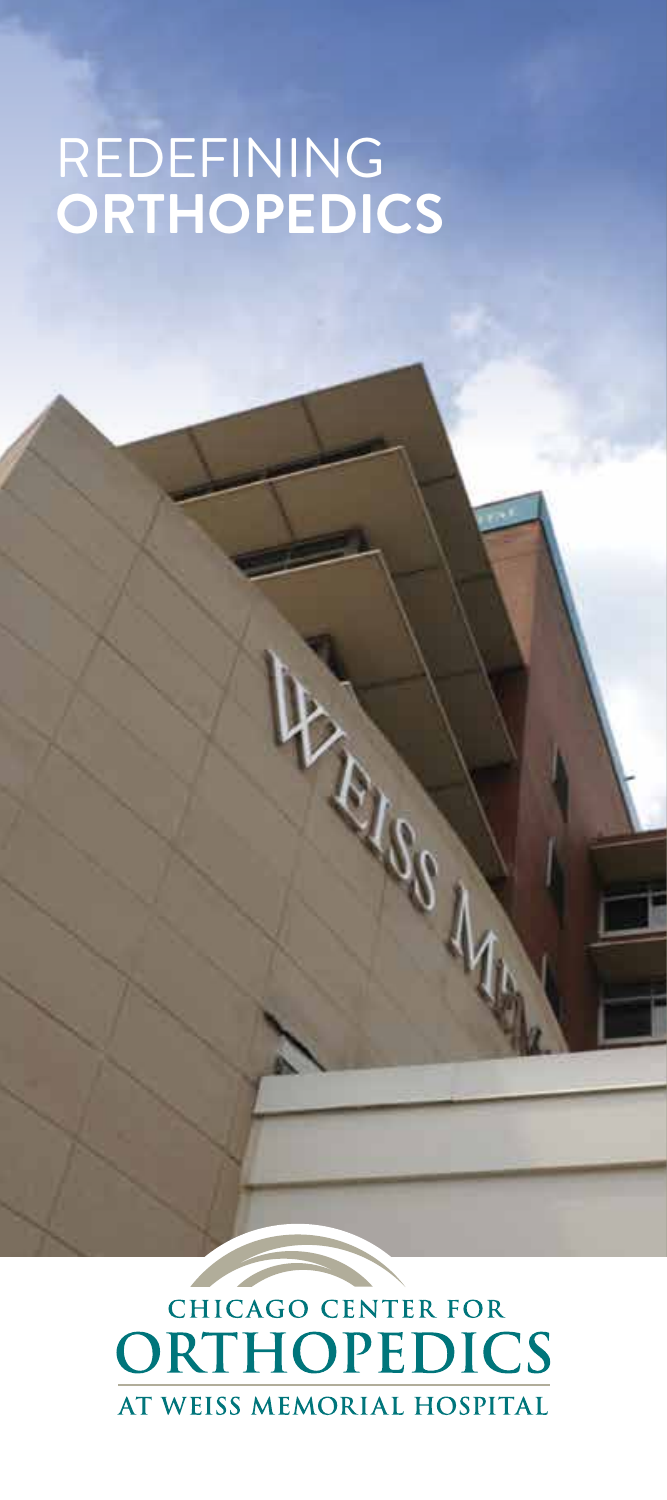

#### **VISIONARY CARE ON CHICAGO'S NORTH SIDE**

When it comes to orthopedics, Weiss Memorial Hospital has done something extraordinary.

We've gathered experts in every orthopedic specialty to create the Chicago Center for Orthopedics (CCO). From hips to hands, from spine to feet, our specialists offer surgical and nonsurgical care.

These physicians are pioneers in orthopedics. They have designed the prosthetics and tools surgeons use, created innovative techniques to repair damaged tissue and discovered new ways to get patients moving again. They take on routine procedures, as well as cases that are referred by other orthopedic surgeons. Their areas of expertise are varied, but they all share one philosophy: to provide quality care for all types of orthopedic problems and revisions.

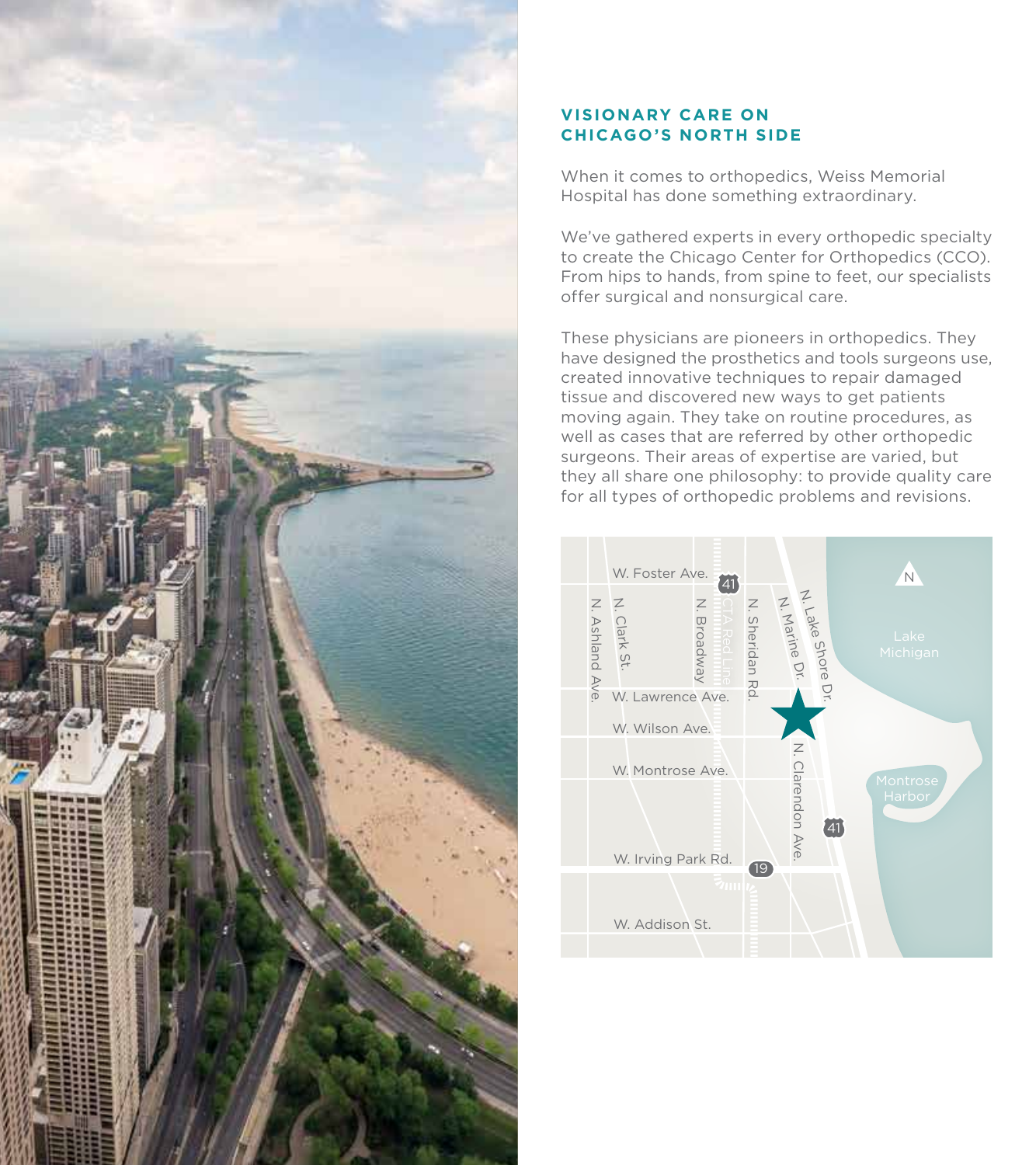### THE CHICAGO CENTER FOR ORTHOPEDICS AT WEISS IS A FULL-SERVICE **ORTHOPEDIC CENTER**

#### **ORTHOPEDIC CLINIC**

Our full line of services now includes a community orthopedic clinic located on the 8th floor, Elevator C. From injury through treatment, physicians are onsite during the week to provide quality care for all types of orthopedic problems.

#### **PHYSICIAN OFFICES**

The Lakeshore Medical Center is a beautiful facility attached to the hospital that houses physician offices. An atrium area and a Walgreens drug store are part of this Wi-Fi equipped space. Valet parking is available at the main hospital entrance.

#### **DIAGNOSTIC IMAGING**

An accurate diagnosis often requires X-rays, MRIs, CAT scans, vascular imaging or other technology. CCO is proud to offer all this digital diagnostic technology on site for fast access. Patients often can have imaging done immediately following their initial consultation.

#### **PHYSICAL AND OCCUPATIONAL THERAPY**

Physical and occupational therapy is often the first treatment prescribed. We have both inpatient and outpatient programs located in the hospital. The therapy team includes physiatrists, physical and occupational therapists, rehabilitation nurses and case managers.

#### **CARE COORDINATOR**

CCO physicians have access to a personal care coordinator for their orthopedic patients. Often called the orthopedic concierge, the care coordinator is the "safety net" for each patient's care.

#### **INPATIENT JOINT REPLACEMENT UNIT**

CCO offers a dedicated inpatient unit for orthopedics, with private rooms overlooking Lake Michigan. The recently remodeled unit has its own physical therapy gym, providing an environment that is pleasant and conducive to healing.

#### **A TEAM OF CARE PROFESSIONALS**

The nurses, therapists and other professionals at CCO all have extensive experience working with orthopedic patients and help to provide a comfortable and caring environment.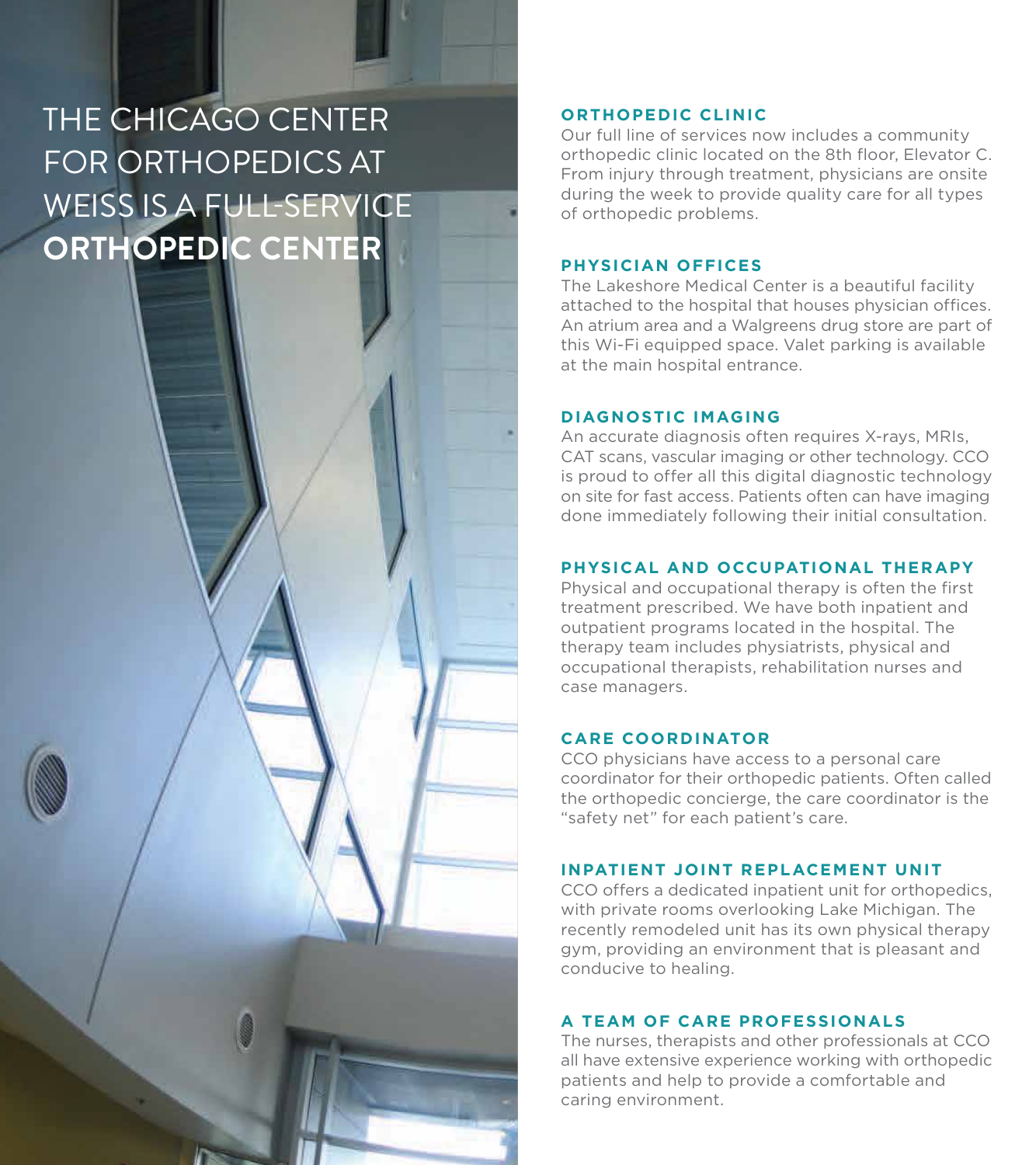### **206 BONES 100 PERCENT COVERED**

By pinpointing the top physicians for each of the body's 206 bones, we've built a team of experts in orthopedic care with a depth and breadth of experience that few other hospitals can match. The Chicago Center for Orthopedics (CCO) handles the full spectrum of orthopedic cases.

#### **FOOT AND ANKLE**

CCO specialists focus on the diagnosis and treatment of conditions affecting the foot and ankle. Our specialists are uniquely qualified to detect the early stages of diseases that exhibit warning signs in the lower extremities, as well as manage those foot conditions that can pose an ongoing threat to a patient's overall health. They provide innovative techniques in both conservative and surgical treatment in foot and ankle care.

*Common cases include:*

- •*Tendonitis*
- •*Joint reconstruction*
- •*Ankle arthroscopy*
- •*Fracture care and trauma*

#### **HAND**

Hand surgery is among the most demanding and precise procedures. Whether the problem is the result of a medical condition, such as rheumatoid arthritis, or a traumatic injury, CCO has the necessary experts, including surgeons trained in both orthopedic and plastic surgery. Follow-up occupational therapy is often critical to an excellent patient outcome and part of this specialty.

*Common cases include:*

- •*Carpal tunnel syndrome*
- •*Congenital hand deformities*
- •*Micro-vascular procedures*
- •*Traumatic injuries*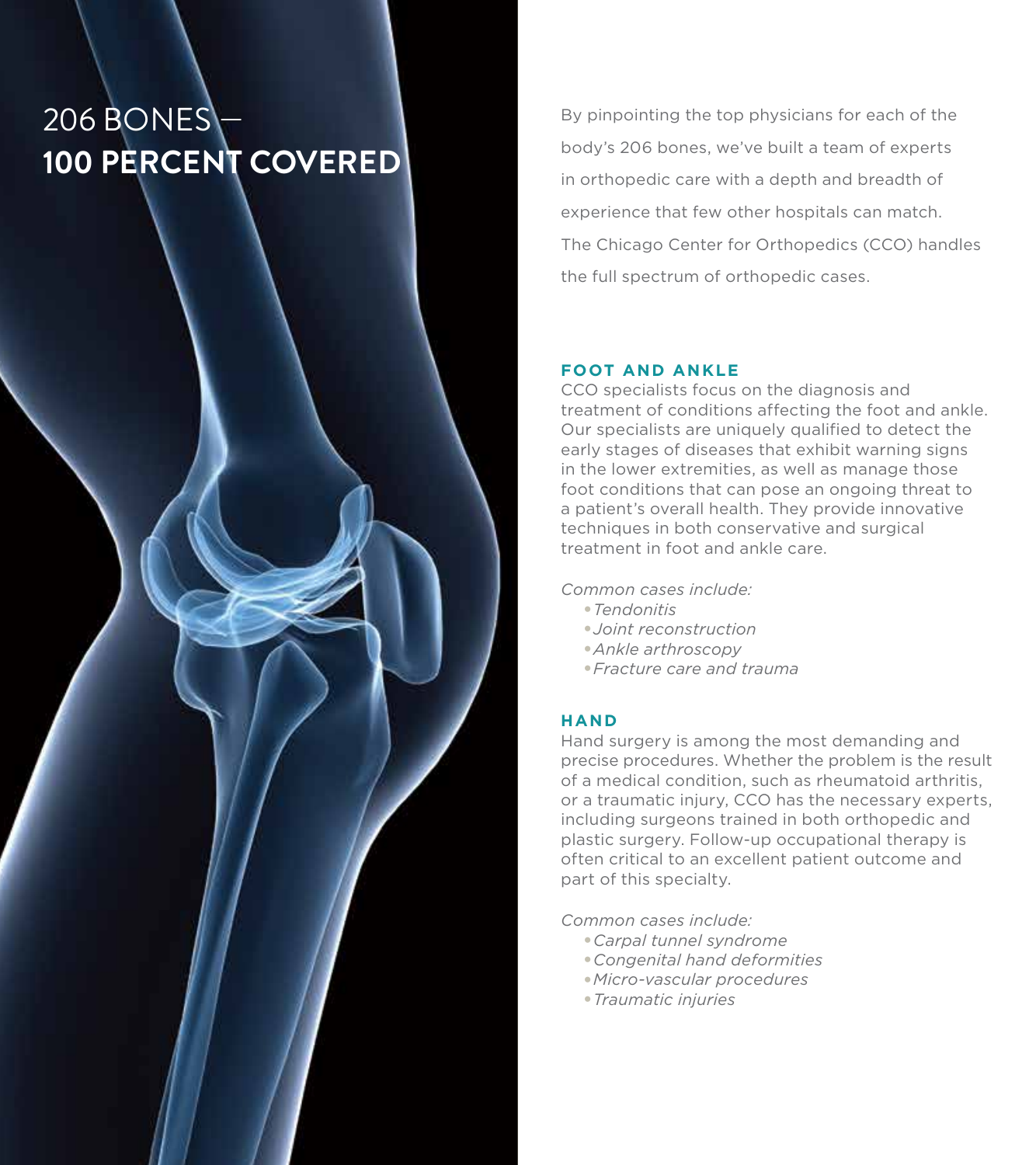#### **HIP**

Some hip problems can be treated successfully with arthroscopic procedures rather than conventional surgery. If total hip replacement is deemed necessary, surgeons make the smallest incision needed to garner the best results and the quickest recovery possible. And our Joint University program encourages a supportive "coach" approach, which helps to accelerate healing.

*Common cases include:*

- •*Total hip replacement*
- •*Hip revision*
- •*Arthroscopy*
- •*Cartilage restoration*
- •*Hip traumatic disorders*

#### **KNEE**

As baby boomers age, more people are experiencing knee pain. Physical therapy and other conservative treatments can often bring dramatic pain relief. CCO is home to Joint University, a joint replacement program that emphasizes minimally invasive, rapid-recovery techniques, patient education and family involvement.

*Common cases include:*

- •*Total knee replacement*
- •*Knee revision*
- •*Limb salvage*
- •*Cartilage restoration*
- •*Latest arthroscopic procedures*



*Weiss Memorial Hospital is the first in the Chicago area to receive The Joint Commission's gold seal of approval for hip and knee joint replacements.*

#### **SPINE**

CCO specialists have the skill and knowledge patients are seeking for any situation, from complex spinal conditions (including complicated adult deformities and cancer) to chronic neck and back pain. Typically, we begin with non-surgical options to treat the patient. If these methods don't bring relief, we review surgical treatment and thoroughly discuss with the patient the risks, benefits and recovery time.

*Common cases include:*

- •*Spinal degenerative disorders*
- •*Adult scoliosis*
- •*Herniated disc*
- •*Spinal trauma*

#### **SPORTS MEDICINE**

The sports medicine specialists at CCO treat everyone from professional athletes to weekend warriors and see every type of injury. Our conservative approach begins with noninvasive treatment options, and if surgery is needed, we use outpatient and minimally invasive procedures when possible. The goal is to get you back in the game as quickly as possible.

#### *Common cases include:*

- •*Torn cartilage or ligaments*
- •*Advanced techniques in cartilage preservation*
- •*Minimally invasive procedures with accelerated rehabilitation*
- •*Sports injury prevention*

#### **UPPER EXTREMITY (SHOULDER & ELBOW)**

Innovations in shoulder surgery enable more people to repair damage done by years of activity or wear and tear. Physical therapy and other nonsurgical procedures are the first line of treatment. In case of surgery, the recovery period is often faster now because of new surgical techniques.

#### *Common cases include:*

- •*Advanced arthroscopic procedures*
- •*Shoulder replacement*
- •*Overuse and repetitive injuries*
- •*Traumatic injuries*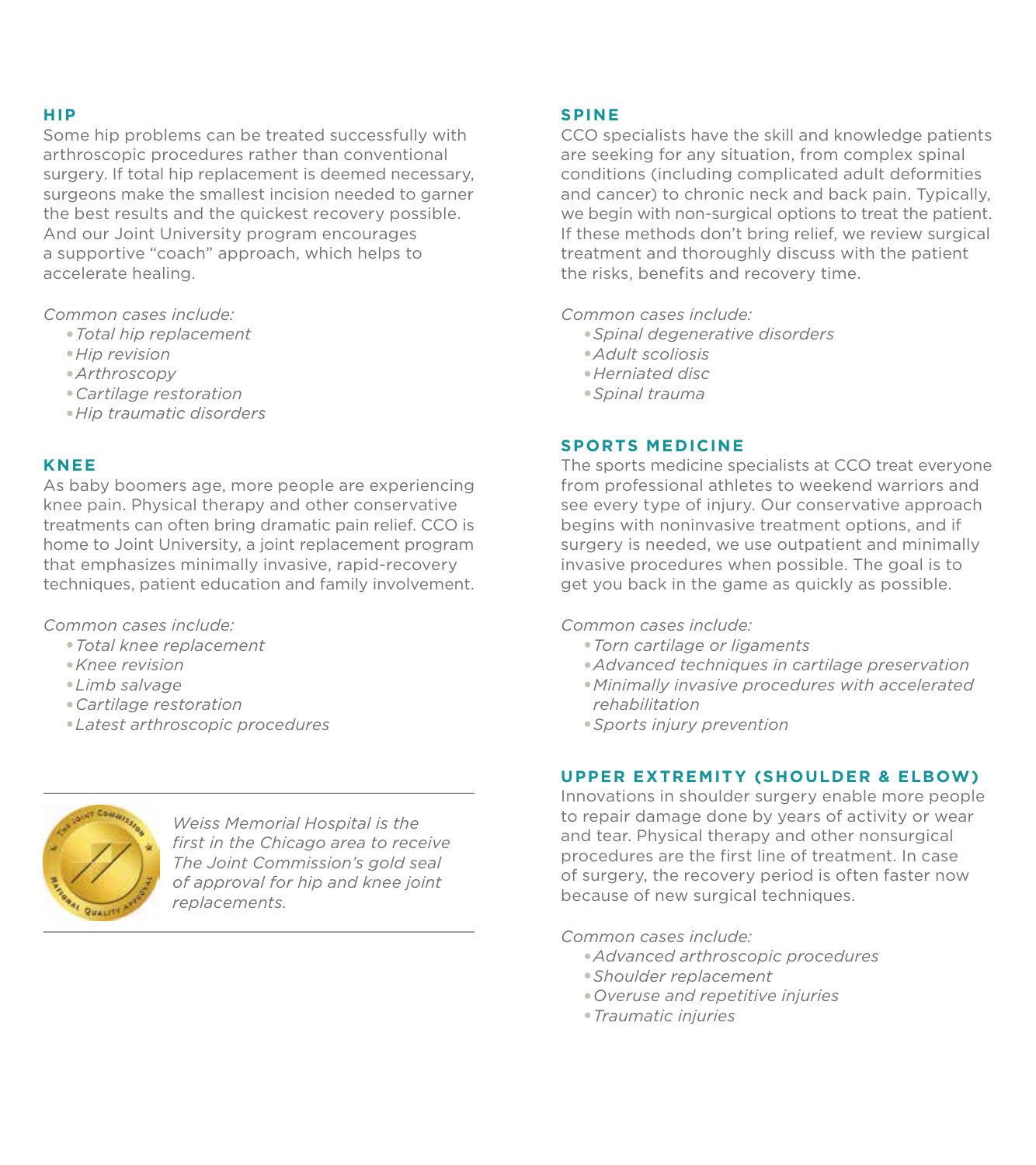### IT'S TIME TO GET **MOVING AGAIN**

Pain isn't a given. There are treatments and procedures that can make a difference. The pioneering physicians at the Chicago Center for Orthopedics are at the leading edge, providing advanced care often not available anywhere else.

Not only do patients come here from across the country and around the world, but also physicians and surgeons travel here to learn about bone and joint replacement techniques, prosthetic devices and new treatment protocols.

We've set out to create a convenient, supportive experience for orthopedic patients. From an easily accessible location to a care coordinator, the focus is on making patients feel comfortable while providing them state-of-the-art orthopedic care.